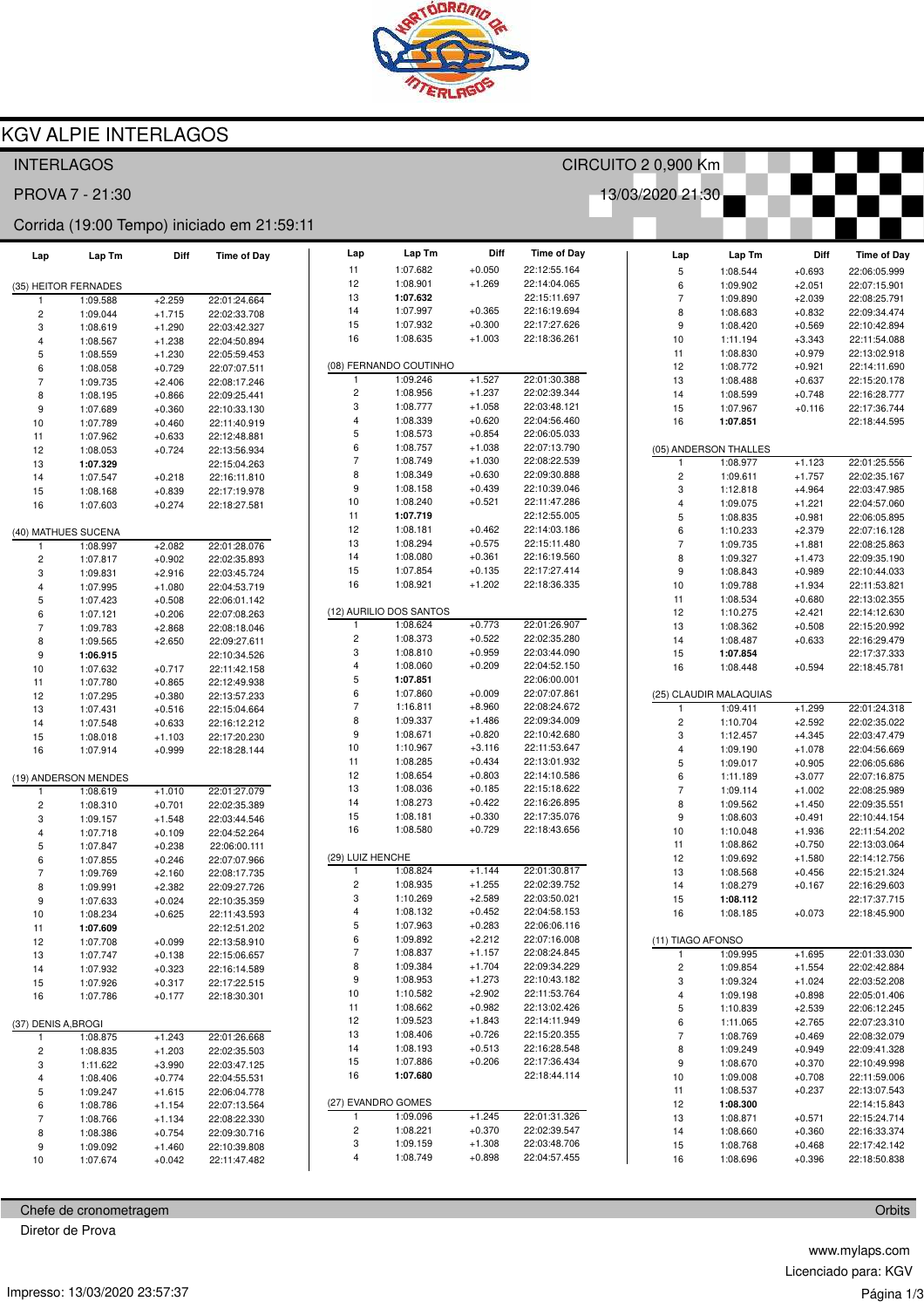

## **KGV ALPIE INTERLAGOS**

### **INTERLAGOS** CIRCUITO 2 0,900 Km 13/03/2020 21:30 PROVA 7 - 21:30 Corrida (19:00 Tempo) iniciado em 21:59:11 Diff Lap Lap Tm **Time of Day** Diff Lap Lap Tm Diff **Time of Day** Lap Lap Tm **Time of Dav**  $+0.974$  $11$ 1:09.462 22:13:09.058 1:08.440  $\overline{5}$ 22:06:12.593  $12$ 1:09.089  $+0.601$ 22:14:18.147  $1.11908$  $+3.468$ 22:07:24 501 (26) CARLOS ROBERTO  $\epsilon$  $1:08.977$  $+0.489$ 22:15:27.124  $13$ 22:01:34.664 1:09.067  $+0.627$ 22:08:33.568 1:09.830  $+1.671$  $\overline{7}$ 1:08.488 22:16:35.612  $\overline{c}$ 1:09.585  $+1.426$ 22:02:44.249  $14$  $\mathbf{a}$  $1:10.351$  $+1.911$ 22:09:43.919 15  $1.08638$  $+0.150$ 22:17:44 250 9 1:10.159  $+1.719$ 22:10:54.078 3 1:09.127  $+0.968$ 22:03:53.376 16 1:09.643  $+1.155$ 22:18:53.893  $10$ 1:10.736  $+2.296$ 22:12:04.814  $\overline{4}$ 1:10.082  $+1.923$ 22:05:03.458  $11$  $1:09.510$  $+1.070$ 22:13:14.324 5  $1.08841$  $+0.682$ 22:06:12.299 (09) MURILO LOPES  $12$ 1:09.527  $+1.087$ 22:14:23.851  $+2656$  $\epsilon$  $1:10.815$ 22:07:23 114 1:09.446  $+1.317$ 22:01:34.903  $+0.520$  $\overline{7}$ 1:10.134  $+1.975$ 22:08:33.248 1 13 1:08.960 22:15:32.811  $\overline{2}$  $1.09837$  $+1,708$ 22:02:44.740 8 1:08.693  $+0.534$ 22:09:41.941  $14$  $1.09.325$  $+0.885$ 22:16:42 136  $1.09820$  $+1691$ 22:03:54.560  $\mathcal{R}$ 15  $1.08959$  $+0.519$ 22:17:51.095 9 1:08.501  $+0.342$ 22:10:50.442 22:05:05.606  $\overline{4}$ 1:11.046  $+2.917$ 16 1:09.590  $+1.150$ 22:19:00.685  $10$ 1:09.035  $+0.876$ 22:11:59.477 5 1:08.346  $+0.217$ 22:06:13.952  $11$ 1:09.337  $+1.178$ 22:13:08.814  $\hat{a}$  $1:10.097$  $+1.968$ 22:07:24 049 (22) NILTON APARECIDO  $+0.634$  $12$ 1:08.793 22:14:17.607 1:11.043  $+2.914$ 22:08:35.092  $\overline{7}$  $+0.969$ 22:01:33 422  $13$  $1.08.860$  $+0.701$ 22:15:26 467  $1.09494$ 8 1:09.715  $+1.586$ 22:09:44.807  $\overline{2}$ 1:09.913  $+1.388$ 22:02:43.335  $14$  $1.08681$  $+0.522$ 22:16:35.148  $\mathbf{q}$ 1:09.300  $+1.171$ 22:10:54.107  $15$ 1:08.323  $+0.164$ 22:17:43.471  $\mathcal{B}$  $1:09.479$  $+0.954$ 22:03:52 814  $+0.752$  $10$ 1:08.881 22:12:02.988 16 1:08.159 22:18:51.630  $\overline{4}$  $1.09927$  $+1402$ 22:05:02.741  $11$ 1:08.617  $+0.488$ 22:13:11.605 5 1:09.435  $+0.910$ 22:06:12.176  $12$ 1:08.129 22:14:19 734  $\,6$ 1:10.519  $+1.994$ 22:07:22.695 (13) RICARDO DINIZ  $12$  $1.08.236$  $+0.107$ 22:15:27.970 1:09.748  $+1.669$ 22:01:37.190  $\overline{7}$ 1:09.388  $+0.863$ 22:08:32.083  $14$ 1:08.569  $+0.440$ 22:16:36.539  $\overline{8}$ 1:09.440  $+0.915$ 22:09:41.523  $\overline{2}$  $1.09.327$  $+1.248$ 22:02:46.517 1:08.166  $+0.037$ 22:17:44.705 15 9 1:08.783  $+0.258$ 22:10:50.306 3 1:09.260  $+1.181$ 22:03:55.777 16 1:09.196  $+1.067$ 22:18:53.901  $\overline{A}$  $1:10.221$  $+2.142$ 22:05:05.998  $10$ 1:09.055  $+0.530$ 22:11:59.361 1:09.360 22:06:15.358  $11$  $1.09.338$  $+0.813$ 22:13:08.699 5  $+1.281$ (28) THIAGO CRUZ  $+1.200$ 22:07:24.637  $12$  $1.09.308$  $+0.783$ 22:14:18.007 6 1:09.279  $+1699$ 22:01:37.768 1:09.061  $+0.982$ 22:08:33.698 1  $1:10.165$  $13$ 1:08.898  $+0.373$ 22:15:26.905  $\overline{c}$ 1:09.637  $+1.171$ 22:02:47.405  $14$ 1:08.525 22:16:35.430 1:10.105  $+2.026$ 22:09:43.803 8  $\overline{3}$ 1:09.169  $+0.703$ 22:03:56.574  $+0.119$ 22:17:44.074  $+1.544$ 22:10:53.426 15 1:08.644  $\overline{9}$  $1.09623$ 1:09.787  $+1.321$ 22:05:06.361  $10$  $1.08873$  $+0.794$ 22:12:02.299  $\overline{4}$ 16 1:09.702  $+1.177$ 22:18:53.776 5 1:09.538  $+1.072$ 22:06:15.899  $11$  $1.08829$  $+0.750$ 22:13:11 128  $\overline{6}$  $1.08.907$  $+0.441$ 22:07:24 806  $12$ 1:08.462  $+0.383$ 22:14:19.590 (20) EZIO PRADO 1:09.244  $+0.778$ 22:08:34.050  $\overline{7}$  $13$  $1.08214$  $+0.135$ 22:15:27 804 1:09.354  $+0.910$ 22:01:32.255 1:10.610  $+2.144$ 22:09:44.660 22:16:35.883 8  $\overline{2}$ 1:10.393  $+1.949$ 22:02:42.648  $14$ 1:08.079  $\mathbf{q}$  $+0.611$ 22:10:53.737 1:08.462  $+0.383$ 22:17:44.345  $1:09.077$ 3 1:09.966  $+1.522$ 22:03:52.614  $15$  $10$  $1.08986$  $+0.520$  $22.12 - 02723$  $\overline{4}$ 1:11.796  $+3.352$ 22:05:04 410  $+1.231$ 22:18:53.655 16 1:09.310  $11$ 1:08.959  $+0.493$ 22:13:11.682 5 1:08.444 22:06:12.854  $+0.323$ 22:14:20.471  $12$ 1:08.789  $6\overline{6}$ 1:21.258  $+12.814$ 22:07:34.112 (15) MICHEL M 22:15:29.213  $13$ 1:08.742  $+0.276$ 22:08:43.835  $\overline{7}$  $1:09.723$  $+1.279$  $1.10275$  $+2666$ 22:01:31.649  $14$ 1:08.736  $+0.270$ 22:16:37.949  $\mathbf{a}$  $+0.915$ 22:09:53 194  $\circ$  $1.10444$  $+2835$ 22:02:42.093  $1.09.359$ 1:08.466 22:17:46.415 15 3 1:09.427  $+1.818$ 22:03:51.520  $\mathsf{q}$  $1.09.073$  $+0.629$ 22:11:02.267  $+0.328$ 16  $1.08794$ 22:18:55.209  $10$  $1.08968$  $+0.524$ 22:12:11 235  $\overline{4}$ 1:07.883  $+0.274$ 22:04:59.403  $11$ 1:09.013  $+0.569$ 22:13:20.248  $1.07616$  $+0.007$ 22:06:07.019 5 (18) ANTHONY PEPERONE  $+0.242$  $12$ 1:08.686 22:14:28.934  $\overline{6}$  $1.09462$  $+1.853$ 22:07:16.481 1:08.824  $+1.807$ 22:01:27.787  $13$ 1:08.825  $+0.381$ 22:15:37.759  $+1.517$  $\overline{7}$ 1:09.126 22:08:25.607  $\overline{2}$  $1:07.835$  $+0.818$ 22:02:35.622  $+0.205$ 1:08.649 22:16:46.408  $\mathsf{R}$  $1.08251$  $+0.642$ 22:09:33 858 14  $\overline{3}$  $1:10.840$  $+3.823$ 22:03:46.462 15  $1.08.599$  $+0.155$ 22:17:55.007 1:08.594  $+0.985$ 22:10:42.452 9  $+0.430$ 22:04:53.909  $\overline{4}$ 1:07.447  $10$ 1:10.967  $+3.358$ 22:11:53.419 16 1:09.476  $+1.032$ 22:19:04.483 1:07.364  $+0.347$ 22:06:01.273 5  $11$ 1:08.298  $+0.689$ 22:13:01.717 6 1:07.158  $+0.141$ 22:07:08.431 (04) CELIO RICARDO  $12$ 1:09.827  $+2.218$ 22:14:11.544  $\overline{7}$  $1.09.903$  $+2886$ 22:08:18.334  $+2.019$ 22:01:28.668  $13$  $1.08498$  $+0.889$ 22:15:20.042 1:11.356  $\mathbf{a}$ 1:08.982  $+1.965$ 22:09:27.316  $\overline{c}$ 1:13.121  $+3.784$ 22:02:41.789 1:07.609  $14$ 22:16:27.651  $p^{Q}$ 1:33.887  $+26.870$ 22:11:01.203  $+0.058$ 3 1:10.514  $+1.177$ 22:03:52.303  $15$  $1.07667$ 22:17:35.318 .<br>10 22:12:10.818 1:09.615  $+2.598$  $\overline{4}$ 1:15.068  $+5.731$ 22:05:07.371  $+0.794$  $16$  $1.08403$ 22:18:43.721  $11$ 1:07.674  $+0.657$ 22:13:18.492  $\overline{5}$ 1:09.536  $+0.199$ 22:06:16.907 1:07.362  $+0.345$ 22:14:25.854 (34) ISRAEL FERREIRA  $12$ 6 1:09.594  $+0.257$ 22:07:26.501  $13$  $1:07.302$  $+0.285$ 22:15:33.156 1:09.651  $+0.314$ 22:08:36.152 1:09.624  $+1.136$ 22:01:32.888  $\overline{7}$  $14$ 1:08.289  $+1.272$ 22:16:41.445  $\overline{a}$  $1:10.234$  $+0.897$ 22:09:46.386  $\overline{c}$  $1:10.154$  $+1.666$ 22:02:43.042  $15$ 1:07.584  $+0.567$ 22:17:49.029  $\overline{3}$  $1:10.034$  $+1.546$ 22:03:53.076  $\overline{9}$ 1:09.606  $+0.269$ 22:10:55.992  $16$ 1:07.017 22:18:56.046  $10$ 1:09.992  $+0.655$ 22:12:05.984 1:10.532  $+2.044$  $\overline{4}$ 22:05:03.608  $1.10844$  $+1.507$ 22:13:16 828  $11$ 5  $1.08847$  $+0.359$ 22:06:12.455 (39) ANTONIO CAMPOS  $12$ 1:09.379  $+0.042$ 22:14:26.207  $\epsilon$  $1.10.827$  $+2.339$ 22:07:23.282 1:10.736  $+2.296$ 22:01:34.198 1:10.098  $+1.610$ 22:08:33.380 1  $13$  $1.09496$  $+0.159$ 22:15:35.703  $\overline{z}$  $\overline{2}$  $1.09745$  $+1.305$ 22:02:43.943  $+0.296$  $14$ 1:09.337 22:16:45.040 8 1:08.784 22:09:42.164 3 1:09.638  $+1.198$ 22:03:53.581 9 1:08.896  $+0.408$ 22:10:51.060 15  $1:09676$  $+0.339$ 22:17:54 716  $\overline{A}$ 1:10.572  $+2.132$ 22:05:04 153  $16$  $+1.457$ 22:19:05.510  $10$ 1:08.536  $+0.048$ 22:11:59.596 1:10.794

Chefe de cronometragem

Diretor de Prova

www.mylaps.com Licenciado para: KGV Página 2/3

Orbits